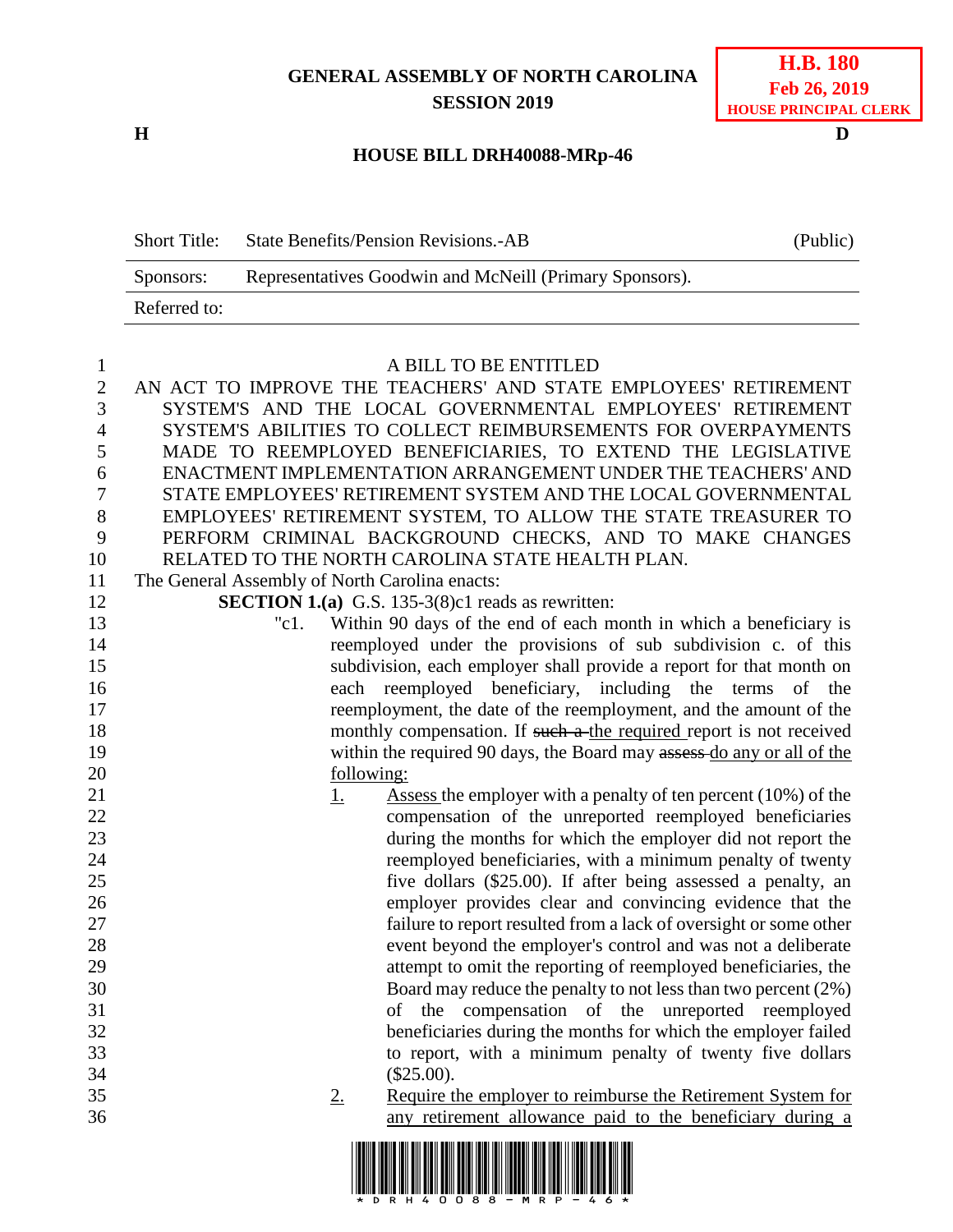| <b>General Assembly Of North Carolina</b> |                                                              | <b>Session 2019</b>                                                         |
|-------------------------------------------|--------------------------------------------------------------|-----------------------------------------------------------------------------|
|                                           |                                                              | period when the allowance would have been suspended under                   |
|                                           |                                                              | sub-subdivision c. of this subdivision had the report been                  |
|                                           | received within the required 90 days.                        |                                                                             |
| $\underline{3}$ .                         |                                                              | Require the employer to pay any amounts that the beneficiary                |
|                                           |                                                              | would have been required to pay to the Retirement System                    |
|                                           |                                                              | under sub-subdivision f. of this subdivision had the report been            |
|                                           | received within the required 90 days.                        |                                                                             |
|                                           |                                                              | Upon receipt by the employer of notice that a penalty has been              |
|                                           |                                                              | assessed under this sub subdivision, any payment is due to the              |
|                                           |                                                              | Retirement System under this sub-subdivision, the employer shall            |
|                                           |                                                              | remit the payment of the penalty-amount due to the Retirement               |
|                                           |                                                              | System, in one lump sum, no later than 90 days from the date of the         |
| notice.                                   |                                                              |                                                                             |
|                                           |                                                              | If an employer is required to make payments to the Retirement System        |
|                                           |                                                              | under sub-sub-subdivision 2. or sub-sub-subdivision 3. of this              |
|                                           |                                                              | sub-subdivision, then (i) the beneficiary shall have no obligation to       |
|                                           |                                                              | reimburse the Retirement System for related amounts under                   |
|                                           |                                                              | sub-subdivisions c. or f. of this subdivision, (ii) the provisions of       |
|                                           |                                                              | G.S. 135-9(b) relating to offsetting overpayments against payments          |
|                                           |                                                              | made from the Retirement System to the member or beneficiary shall          |
|                                           |                                                              | not apply, (iii) the Retirement System shall have no duty under             |
|                                           |                                                              | G.S. 143-64.80 to pursue repayment of overpayments from the                 |
|                                           |                                                              | <u>beneficiary, (iv) the overpayments shall not be considered a debt of</u> |
|                                           |                                                              | the beneficiary under Chapter 105A of the General Statutes, and (v)         |
|                                           |                                                              | the beneficiary's effective date of retirement shall be adjusted if the     |
|                                           |                                                              | adjustment is required under sub-subdivision f. of this subdivision."       |
|                                           | <b>SECTION 1.(b)</b> G.S. 128-24(5) $c1$ reads as rewritten: |                                                                             |
| "c1.                                      |                                                              | Within 90 days of the end of each month in which a beneficiary is           |
|                                           |                                                              | reemployed under the provisions of sub-subdivision c. of this               |
|                                           |                                                              | subdivision, each employer shall provide a report for that month on         |
|                                           | each reemployed beneficiary, including the terms             | of the                                                                      |
|                                           |                                                              | reemployment, the date of the reemployment, and the amount of the           |
|                                           |                                                              | monthly compensation. If such a the required report is not received         |
|                                           |                                                              | within the required 90 days, the Board may assess do any or all of the      |
| following:                                |                                                              |                                                                             |
| <u>1.</u>                                 |                                                              | Assess the employer with a penalty of ten percent $(10\%)$ of the           |
|                                           |                                                              | compensation of the unreported reemployed beneficiaries                     |
|                                           |                                                              | during the months for which the employer did not report the                 |
|                                           |                                                              | reemployed beneficiaries, with a minimum penalty of                         |
|                                           |                                                              | twenty-five dollars (\$25.00). If after being assessed a penalty,           |
|                                           |                                                              | an employer provides clear and convincing evidence that the                 |
|                                           |                                                              | failure to report resulted from a lack of oversight or some other           |
|                                           |                                                              | event beyond the employer's control and was not a deliberate                |
|                                           |                                                              | attempt to omit the reporting of reemployed beneficiaries, the              |
|                                           |                                                              | Board may reduce the penalty to not less than two percent (2%)              |
|                                           |                                                              | of the compensation of the unreported reemployed                            |
|                                           |                                                              | beneficiaries during the months for which the employer failed               |
|                                           |                                                              | to report, with a minimum penalty of twenty-five dollars                    |
|                                           | $(\$25.00).$                                                 |                                                                             |
| 2.                                        |                                                              | Require the employer to reimburse the Retirement System for                 |
|                                           |                                                              | any retirement allowance paid to the beneficiary during a                   |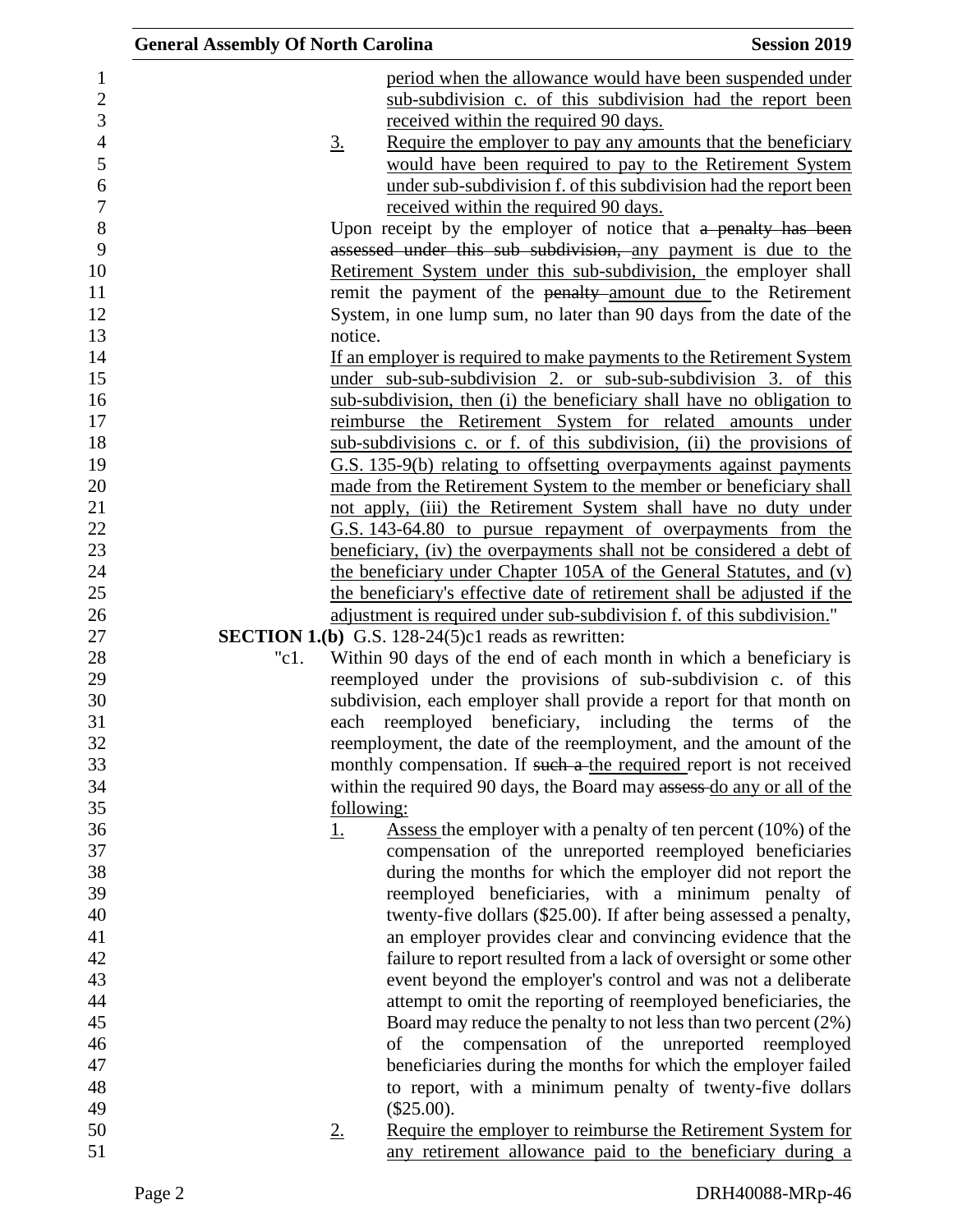| <b>General Assembly Of North Carolina</b> |                                                            | <b>Session 2019</b>                                                                               |
|-------------------------------------------|------------------------------------------------------------|---------------------------------------------------------------------------------------------------|
|                                           |                                                            | period when the allowance would have been suspended under                                         |
|                                           |                                                            | sub-subdivision c. of this subdivision had the report been                                        |
|                                           | received within the required 90 days.                      |                                                                                                   |
| <u>3.</u>                                 |                                                            | Require the employer to pay any amounts that the beneficiary                                      |
|                                           |                                                            | would have been required to pay to the Retirement System                                          |
|                                           |                                                            | under sub-subdivision f. of this subdivision had the report been                                  |
|                                           | received within the required 90 days.                      |                                                                                                   |
|                                           |                                                            | Upon receipt by the employer of notice that a penalty has been                                    |
|                                           |                                                            | assessed under this sub-subdivision, any payment is due to the                                    |
|                                           |                                                            | Retirement System under this sub-subdivision, the employer shall                                  |
|                                           |                                                            | remit the payment of the penalty-amount due to the Retirement                                     |
|                                           |                                                            | System, in one lump sum, no later than 90 days from the date of the                               |
| notice.                                   |                                                            |                                                                                                   |
|                                           |                                                            | If an employer is required to make payments to the Retirement System                              |
|                                           |                                                            | under sub-sub-subdivision 2. or sub-sub-subdivision 3. of this                                    |
|                                           |                                                            | sub-subdivision, then (i) the beneficiary shall have no obligation to                             |
|                                           |                                                            | reimburse the Retirement System for related amounts under                                         |
|                                           |                                                            | sub-subdivisions c. or e. of this subdivision, (ii) the provisions of                             |
|                                           |                                                            | G.S. 128-31(b) relating to offsetting overpayments against payments                               |
|                                           |                                                            | made from the Retirement System to the member or beneficiary shall                                |
|                                           |                                                            | not apply, (iii) the Retirement System shall have no duty under                                   |
|                                           |                                                            | G.S. 143-64.80 to pursue repayment of overpayments from the                                       |
|                                           |                                                            | <u>beneficiary, (iv) the overpayments shall not be considered a debt of</u>                       |
|                                           |                                                            | the beneficiary under Chapter 105A of the General Statutes, and (v)                               |
|                                           |                                                            | the beneficiary's effective date of retirement shall be adjusted if the                           |
|                                           |                                                            | adjustment is required under sub-subdivision e. of this subdivision."                             |
|                                           |                                                            | <b>SECTION 1.(c)</b> This section is effective July 1, 2020, and applies to reports required      |
| to be made on or after that date.         |                                                            |                                                                                                   |
|                                           | <b>SECTION 2.(a)</b> G.S. 135-7(h) reads rewritten:        |                                                                                                   |
| " $(h)$                                   |                                                            | Legislative Enactment Implementation Arrangement. - The Legislative Enactment                     |
|                                           |                                                            | Implementation Arrangement (LEIA) is established effective October 1, 2017, and placed under      |
|                                           |                                                            | the management of the Board of Trustees. The purpose of the LEIA is to provide for timely         |
|                                           |                                                            | administrative implementation of legislative provisions regarding the retirement of, or payment   |
|                                           |                                                            | of retirement benefits to, public officers or public employees. The LEIA shall have the following |
| parameters:                               |                                                            |                                                                                                   |
|                                           |                                                            |                                                                                                   |
| (2)                                       |                                                            | Funding of the LEIA. – In the event that the General Assembly creates or                          |
|                                           |                                                            | modifies any provision for the retirement of, or payment of retirement benefits                   |
|                                           |                                                            | to, public officers or public employees that has a cost savings as measured by                    |
|                                           |                                                            | actuarial note required by Article 15 of Chapter 120 of the General Statutes,                     |
|                                           |                                                            | the Board of Trustees may direct up to one hundredth percent $(0.01\%)$ of the                    |
|                                           |                                                            | required contributions to fund the LEIA. These funds must be deposited in a                       |
|                                           |                                                            | separate fund from the fund into which regular employer contributions are                         |
|                                           |                                                            | deposited for the Retirement System. The Board of Trustees shall not direct                       |
|                                           |                                                            | any employer contributions into the LEIA after November 1, 2021-2026.                             |
| $\cdots$ ."                               |                                                            |                                                                                                   |
|                                           | <b>SECTION 2.(b)</b> G.S. 128-29 $(g)$ reads as rewritten: |                                                                                                   |
| " $(g)$                                   |                                                            | Legislative Enactment Implementation Arrangement. - The Legislative Enactment                     |
|                                           |                                                            | Implementation Arrangement (LEIA) is established effective October 1, 2017, and placed under      |
|                                           |                                                            | the management of the Board of Trustees. The purpose of the LEIA is to provide for timely         |
|                                           |                                                            | administrative implementation of legislative provisions regarding the retirement of, or payment   |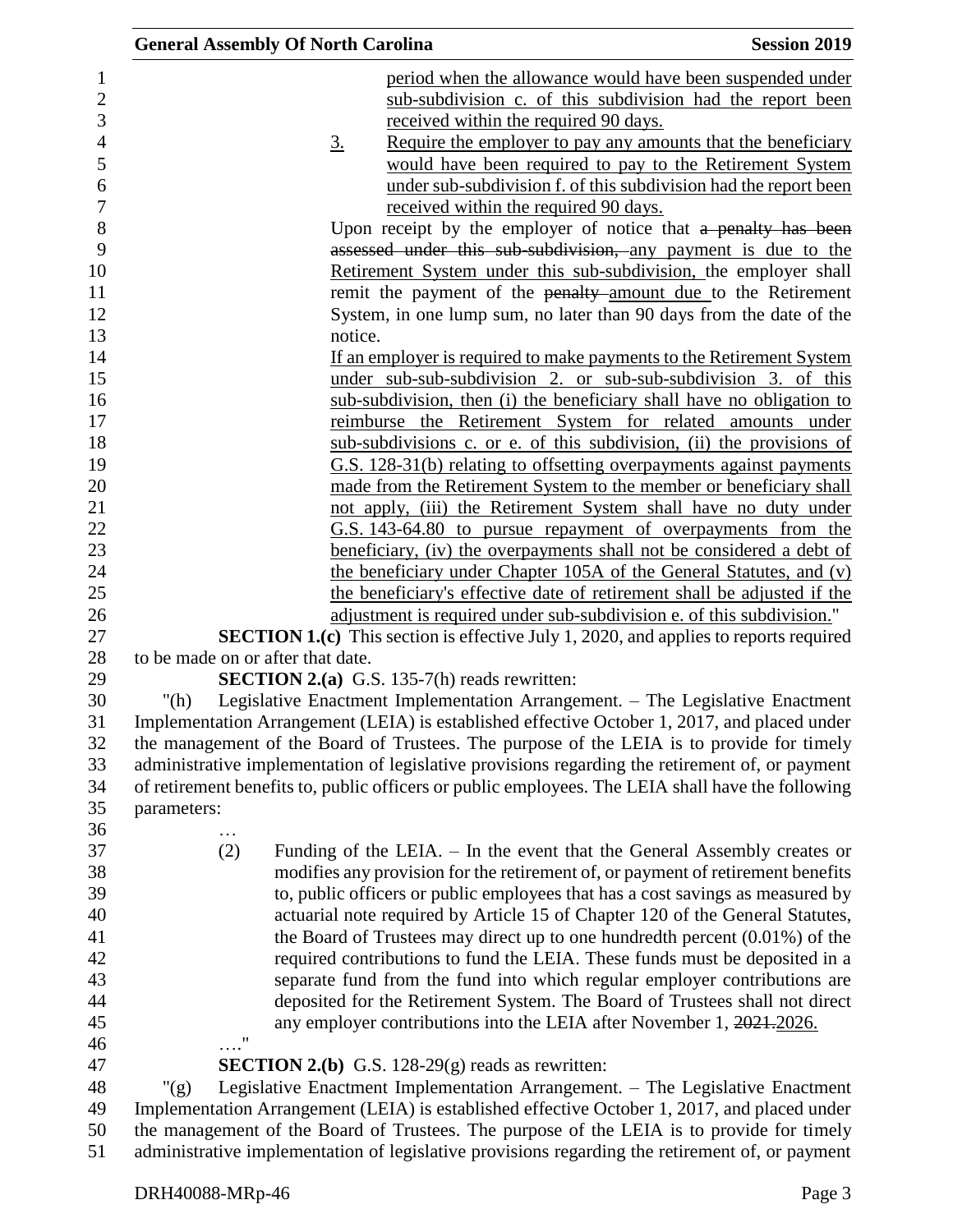|                            | <b>General Assembly Of North Carolina</b><br><b>Session 2019</b>                                                                                                                                                                                                                                                                                                                                                                                                                                                                                                                                                                                                                                                                     |
|----------------------------|--------------------------------------------------------------------------------------------------------------------------------------------------------------------------------------------------------------------------------------------------------------------------------------------------------------------------------------------------------------------------------------------------------------------------------------------------------------------------------------------------------------------------------------------------------------------------------------------------------------------------------------------------------------------------------------------------------------------------------------|
| parameters:                | of retirement benefits to, public officers or public employees. The LEIA shall have the following                                                                                                                                                                                                                                                                                                                                                                                                                                                                                                                                                                                                                                    |
| (2)                        | Funding of the LEIA. – In the event that the General Assembly creates or<br>modifies any provision for the retirement of, or payment of retirement benefits<br>to, public officers or public employees that has a cost savings as measured by<br>actuarial note required by Article 15 of Chapter 120 of the General Statutes,<br>the Board of Trustees may direct up to one hundredth percent $(0.01\%)$ of the<br>required contributions to fund the LEIA. These funds must be deposited in a<br>separate fund from the fund into which regular employer contributions are<br>deposited for the Retirement System. The Board of Trustees shall not direct<br>any employer contributions into the LEIA after November 1, 2021-2026. |
| $\pmb{\mathsf{H}}$         | <b>SECTION 3.</b> Article 6 of Chapter 147 of the General Statutes is amended by adding                                                                                                                                                                                                                                                                                                                                                                                                                                                                                                                                                                                                                                              |
| a new section to read:     |                                                                                                                                                                                                                                                                                                                                                                                                                                                                                                                                                                                                                                                                                                                                      |
|                            | "§ 147-75.1. Criminal record checks for the Department of State Treasurer.                                                                                                                                                                                                                                                                                                                                                                                                                                                                                                                                                                                                                                                           |
| (a)                        | The Department of State Treasurer may obtain from the State and National                                                                                                                                                                                                                                                                                                                                                                                                                                                                                                                                                                                                                                                             |
|                            | Repositories of Criminal Histories or from any other lawful source the criminal history of any of                                                                                                                                                                                                                                                                                                                                                                                                                                                                                                                                                                                                                                    |
| the following individuals: |                                                                                                                                                                                                                                                                                                                                                                                                                                                                                                                                                                                                                                                                                                                                      |
| (1)                        | A current or prospective permanent or temporary employee of the Department                                                                                                                                                                                                                                                                                                                                                                                                                                                                                                                                                                                                                                                           |
|                            | of State Treasurer.                                                                                                                                                                                                                                                                                                                                                                                                                                                                                                                                                                                                                                                                                                                  |
| (2)                        | A contractor with the Department of State Treasurer.                                                                                                                                                                                                                                                                                                                                                                                                                                                                                                                                                                                                                                                                                 |
| (3)                        | An employee or agent of a contractor with the Department of State Treasurer                                                                                                                                                                                                                                                                                                                                                                                                                                                                                                                                                                                                                                                          |
|                            | who is performing or will perform work for the Department of State Treasurer.                                                                                                                                                                                                                                                                                                                                                                                                                                                                                                                                                                                                                                                        |
| $\left(4\right)$<br>(5)    | A volunteer of the Department of State Treasurer.<br>Any other individual otherwise engaged by the Department of State Treasurer                                                                                                                                                                                                                                                                                                                                                                                                                                                                                                                                                                                                     |
|                            | who will have access to health or financial information or data maintained by                                                                                                                                                                                                                                                                                                                                                                                                                                                                                                                                                                                                                                                        |
|                            | the Department of State Treasurer that is confidential or otherwise nonpublic.                                                                                                                                                                                                                                                                                                                                                                                                                                                                                                                                                                                                                                                       |
| (b)                        | The Department of State Treasurer may deny employment to or dismiss any                                                                                                                                                                                                                                                                                                                                                                                                                                                                                                                                                                                                                                                              |
|                            | individual identified under subdivisions $(1)$ , $(2)$ , $(4)$ , and $(5)$ of subsection $(a)$ of this section who                                                                                                                                                                                                                                                                                                                                                                                                                                                                                                                                                                                                                   |
|                            | refuses to consent to a criminal history record check or to the use of fingerprints or other                                                                                                                                                                                                                                                                                                                                                                                                                                                                                                                                                                                                                                         |
|                            | identifying information required by the State or National Repositories of Criminal Histories. Any                                                                                                                                                                                                                                                                                                                                                                                                                                                                                                                                                                                                                                    |
|                            | refusal shall constitute just cause for the employment denial or the dismissal from employment.                                                                                                                                                                                                                                                                                                                                                                                                                                                                                                                                                                                                                                      |
| (c)                        | The Department of State Treasurer may extend a conditional offer of employment                                                                                                                                                                                                                                                                                                                                                                                                                                                                                                                                                                                                                                                       |
|                            | pending the results of a criminal history record check authorized by this section."                                                                                                                                                                                                                                                                                                                                                                                                                                                                                                                                                                                                                                                  |
|                            | <b>SECTION 4.(a)</b> Part 3 of Article 3B of Chapter 135 of the General Statutes is                                                                                                                                                                                                                                                                                                                                                                                                                                                                                                                                                                                                                                                  |
|                            | amended by adding a new section to read:                                                                                                                                                                                                                                                                                                                                                                                                                                                                                                                                                                                                                                                                                             |
|                            | "§ 135-48.37B. Attachment and garnishment of overpayments and unpaid premiums from                                                                                                                                                                                                                                                                                                                                                                                                                                                                                                                                                                                                                                                   |
|                            | individuals no longer employed by employing units.                                                                                                                                                                                                                                                                                                                                                                                                                                                                                                                                                                                                                                                                                   |
| (a)                        | Applicability. – This section applies to an individual who is no longer employed by                                                                                                                                                                                                                                                                                                                                                                                                                                                                                                                                                                                                                                                  |
|                            | an employing unit and to whom any of the following circumstances apply:                                                                                                                                                                                                                                                                                                                                                                                                                                                                                                                                                                                                                                                              |
| (1)                        | An overpayment or erroneous payment of benefits, claims, or other amounts<br>has been paid on behalf of the individual or individual's dependent by the Plan                                                                                                                                                                                                                                                                                                                                                                                                                                                                                                                                                                         |
|                            | and the amount owed had not been repaid to the Plan.                                                                                                                                                                                                                                                                                                                                                                                                                                                                                                                                                                                                                                                                                 |
| (2)                        | Unpaid premiums are owed by the individual for coverage provided by the                                                                                                                                                                                                                                                                                                                                                                                                                                                                                                                                                                                                                                                              |
|                            | Plan to the individual or the individual's dependent.                                                                                                                                                                                                                                                                                                                                                                                                                                                                                                                                                                                                                                                                                |
| (b)                        | Notice of Amount Due. – The Plan shall provide notice to an individual of the                                                                                                                                                                                                                                                                                                                                                                                                                                                                                                                                                                                                                                                        |
|                            | amounts owed and provide the individual with at least 30 calendar days to respond to the notice                                                                                                                                                                                                                                                                                                                                                                                                                                                                                                                                                                                                                                      |
|                            | and either (i) repay the amount owed in full or (ii) enter into a payment plan approved by the                                                                                                                                                                                                                                                                                                                                                                                                                                                                                                                                                                                                                                       |
| Plan for the amount owed.  |                                                                                                                                                                                                                                                                                                                                                                                                                                                                                                                                                                                                                                                                                                                                      |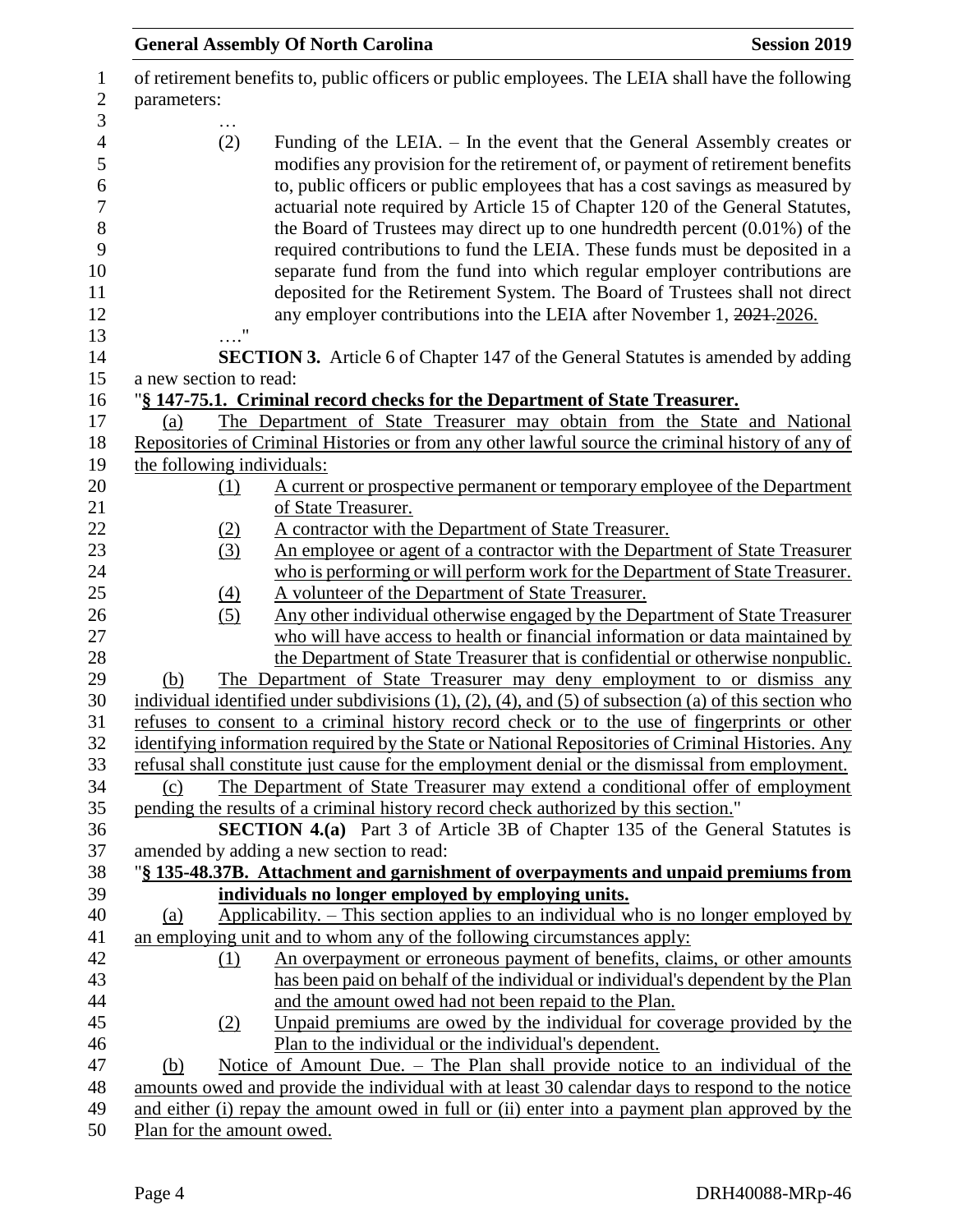#### **General Assembly Of North Carolina Session 2019**

 (c) Attachment and Garnishment. – Intangible property that belongs to an individual, is owed to an individual, or has been transferred by an individual under circumstances that would permit it to be levied upon if it were tangible property is subject to attachment and garnishment in payment of an overpayment or erroneous payment or unpaid premium that is due from the individual and is collectible under this Article. Intangible personal property includes bank deposits, rent, salaries, wages, property held in the Escheat Fund, and any other property incapable of manual levy or delivery. 8 A person who is in possession of intangible property that is subject to attachment and garnishment is the garnishee and is liable for the amount the individual owes. The liability applies garnishment is the garnishee and is liable for the amount the individual owes. The liability applies only to the amount of the individual's property in the garnishee's possession, reduced by any amount the individual owes the garnishee. Provided any amount due remains unpaid and provided the individual has not entered into a payment plan approved by the Plan, upon the expiration of the 30 calendar days required by subsection (b) of this section, the Plan may submit to a financial institution, as defined in G.S. 53B-2, information that identifies an individual who owes an overpayment or erroneous payment or an unpaid premium that is collectible under this section and the amount due. The Plan may submit the information on a quarterly basis or, with the agreement of the financial institution, on a more frequent basis. A financial institution that receives the information must determine the amount, if any, of intangible property it holds that belongs to the individual and must inform the Plan of its determination. The Plan must reimburse a financial institution for its costs in providing the information, not to exceed the amount payable to the financial institution under G.S. 110-139 for providing information for use in locating a noncustodial parent. No more than ten percent (10%) of an individual's wages or salary is subject to attachment and garnishment. The wages or salary of an employee of the United States, the State, or a political subdivision of the State are subject to attachment and garnishment. (d) Notice to Garnishee. – Before the Plan attaches and garnishes intangible property in payment of an overpayment or erroneous payment or unpaid premium, the Plan must send the garnishee a notice of garnishment. The notice must be sent either in person, by certified mail with a return receipt requested, or, with the agreement of the garnishee, by electronic means. The notice must contain all of the following information: (1) The individual's name. (2) The individual's social security number or federal identification number. (3) The amount of money the individual owes the Plan. (4) An explanation of the liability of a garnishee for the amounts owed. (5) An explanation of the garnishee's responsibility concerning the notice. (e) Action. – A garnishee must comply with a notice of garnishment or file a written response to the notice within the time set in this subsection. A garnishee that is a financial institution must comply or file a response within 20 days after receiving a notice of garnishment. All other garnishees must comply or file a response within 30 days after receiving a notice of garnishment. A written response must explain why the garnishee is not subject to garnishment and attachment. Upon receipt of a written response, the Plan must contact the garnishee and schedule a conference to discuss the response or inform the garnishee of the Plan's position concerning the response. If the Plan does not agree with the garnishee on the garnishee's liability, the Plan may proceed to enforce the garnishee's liability any amounts owed under this section by civil action. (f) Limitations. – Nothing in this Part shall be construed to limit the Plan's ability to pursue alternative judicial remedies against an individual, including the pursuit of a judgment and lien against real property." **SECTION 4.(b)** This section is effective October 1, 2019, and applies to notices of amounts due sent by the Plan on or after that date.

**SECTION 5.(a)** G.S. 135-48.1(9) reads as rewritten: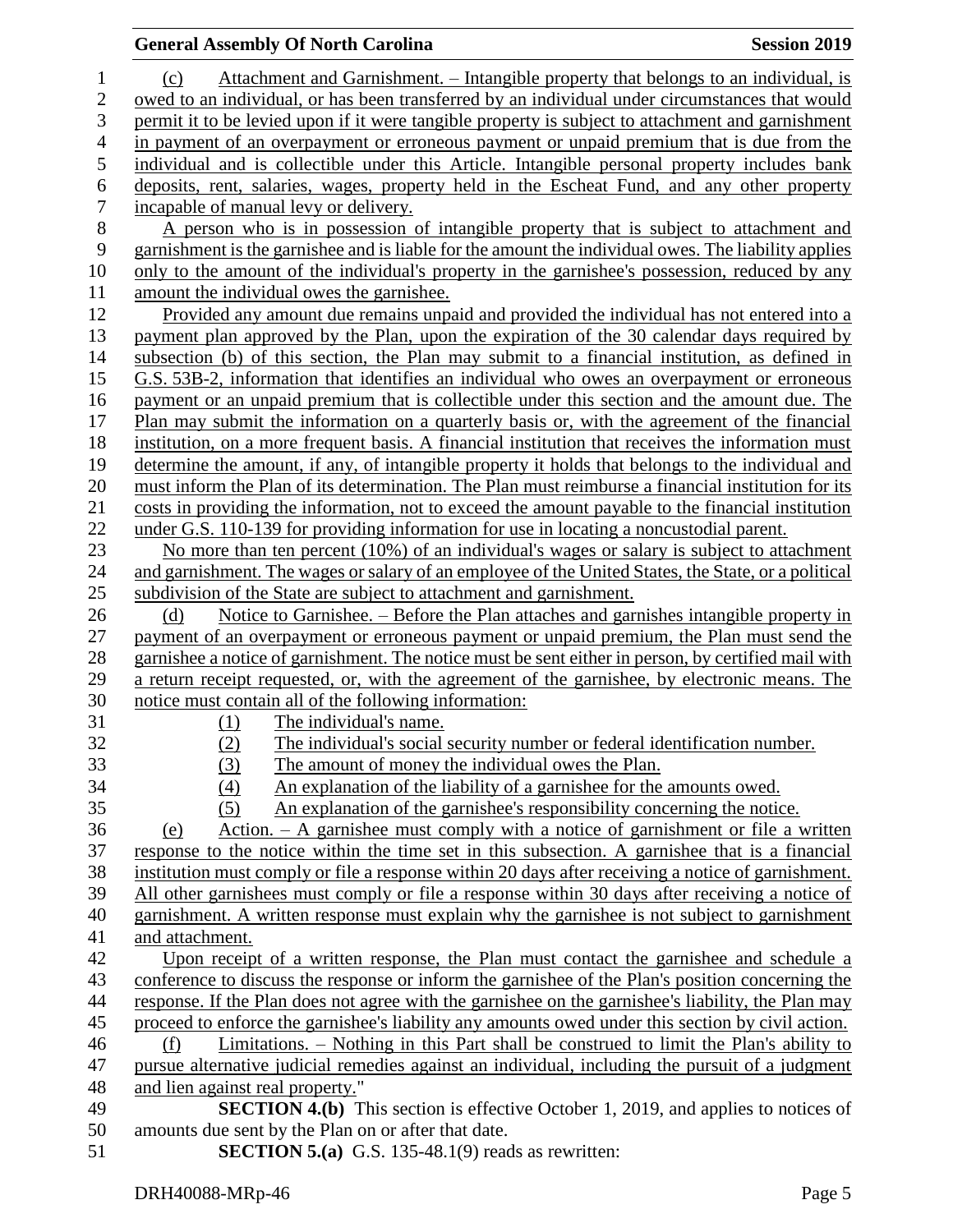|                    | <b>General Assembly Of North Carolina</b>                                                                                                                                                                                                               | <b>Session 2019</b>                                                                                                                                                                                                                                                                                                                                                                                                                                                                                                                                                                                                                                                                                                                                                                                   |
|--------------------|---------------------------------------------------------------------------------------------------------------------------------------------------------------------------------------------------------------------------------------------------------|-------------------------------------------------------------------------------------------------------------------------------------------------------------------------------------------------------------------------------------------------------------------------------------------------------------------------------------------------------------------------------------------------------------------------------------------------------------------------------------------------------------------------------------------------------------------------------------------------------------------------------------------------------------------------------------------------------------------------------------------------------------------------------------------------------|
| "(9)               | following the dependent child's individual's 26th birthday:<br>a.<br>or not the child is living with the employee.<br>$\mathbf b$ .<br>living with the employee.<br>c.<br>d.<br>parent.<br>e.<br><b>SECTION 5.(b)</b> G.S. 135-48.41 read as rewritten: | Dependent child. $-$ Subject to the eligibility requirements of subsections (a)<br>and $(b)$ (c) of G.S. 135-48.41, and except as provided in subsection (b) of<br>G.S. 135-48.41, any of the following individuals, up to the first month<br>A natural or legally adopted child or children of the employee, whether<br>A foster child or children of the employee, whether or not the child is<br>A child for which an employee is a court-appointed guardian.<br>A stepchild of a member who is married to the stepchild's natural<br>Repealed by Session Laws 2011-96, s. 3(a), effective July 1, 2011."                                                                                                                                                                                          |
|                    | "§ 135-48.41. Additional eligibility provisions.                                                                                                                                                                                                        |                                                                                                                                                                                                                                                                                                                                                                                                                                                                                                                                                                                                                                                                                                                                                                                                       |
|                    |                                                                                                                                                                                                                                                         |                                                                                                                                                                                                                                                                                                                                                                                                                                                                                                                                                                                                                                                                                                                                                                                                       |
| (b)                |                                                                                                                                                                                                                                                         | A dependent child shall not be eligible for coverage under the Plan if the dependent<br>child is eligible for employer based health care outside of the State Health Plan for Teachers and<br>State Employees, other than a parent's claim. Coverage Notwithstanding the age requirement<br>under G.S. 135-48.1(9), coverage of a dependent child may be extended continued beyond the<br>dependent child's 26th birthday if the dependent child is physically or mentally incapacitated to<br>the extent that he or she is incapable of earning a living and (i) such handicap developed or began<br>to develop before the dependent's 19th birthday, or (ii) such handicap developed or began to<br>develop before the dependent's 26th birthday disabled and if the dependent child was covered by |
|                    |                                                                                                                                                                                                                                                         | the Plan in accordance with G.S. 135-48.40(d)(7).on the dependent child's 26th birthday.                                                                                                                                                                                                                                                                                                                                                                                                                                                                                                                                                                                                                                                                                                              |
|                    |                                                                                                                                                                                                                                                         | Verification of the dependent child's disability must be provided to the Plan no later than 60 days                                                                                                                                                                                                                                                                                                                                                                                                                                                                                                                                                                                                                                                                                                   |
|                    | after the dependent child's 26th birthday.                                                                                                                                                                                                              |                                                                                                                                                                                                                                                                                                                                                                                                                                                                                                                                                                                                                                                                                                                                                                                                       |
| (c)                | dependent of more than one employee or retired employee at the same time.                                                                                                                                                                               | No person shall be eligible for coverage as a dependent if eligible as an employee or<br>retired employee, except when a spouse is eligible on a fully contributory basis. basis or when<br>the person is a dependent child. In addition, no person shall be eligible for coverage as a                                                                                                                                                                                                                                                                                                                                                                                                                                                                                                               |
| $\ldots$ "         |                                                                                                                                                                                                                                                         | <b>SECTION 5.(c)</b> This section is effective when it becomes law and applies to all new                                                                                                                                                                                                                                                                                                                                                                                                                                                                                                                                                                                                                                                                                                             |
|                    | enrollment or reenrollment in the State Health Plan on and after that date.<br><b>SECTION 6.(a)</b> G.S. 135-48.37 reads as rewritten:                                                                                                                  |                                                                                                                                                                                                                                                                                                                                                                                                                                                                                                                                                                                                                                                                                                                                                                                                       |
|                    | "§ 135-48.37. Liability of third person; right of subrogation; right of first recovery.                                                                                                                                                                 |                                                                                                                                                                                                                                                                                                                                                                                                                                                                                                                                                                                                                                                                                                                                                                                                       |
| (a)                |                                                                                                                                                                                                                                                         | The Plan shall have the right of subrogation upon all of the Plan member's right to                                                                                                                                                                                                                                                                                                                                                                                                                                                                                                                                                                                                                                                                                                                   |
|                    |                                                                                                                                                                                                                                                         | recover from a liable third party for payment made under the Plan, Notwithstanding any other                                                                                                                                                                                                                                                                                                                                                                                                                                                                                                                                                                                                                                                                                                          |
|                    |                                                                                                                                                                                                                                                         | provisions of law to the contrary, the Plan shall be subrogated to all Plan member rights of                                                                                                                                                                                                                                                                                                                                                                                                                                                                                                                                                                                                                                                                                                          |
|                    |                                                                                                                                                                                                                                                         | recovery, contractual or otherwise, including first-party underinsured or MedPay coverage or                                                                                                                                                                                                                                                                                                                                                                                                                                                                                                                                                                                                                                                                                                          |
|                    |                                                                                                                                                                                                                                                         | third-party insurance coverage, for all medical expenses, including provider, hospital, surgical,                                                                                                                                                                                                                                                                                                                                                                                                                                                                                                                                                                                                                                                                                                     |
|                    |                                                                                                                                                                                                                                                         | or prescription drug expenses, to the extent those payments are the recovery is related to an injury                                                                                                                                                                                                                                                                                                                                                                                                                                                                                                                                                                                                                                                                                                  |
|                    |                                                                                                                                                                                                                                                         | caused by a liable third party. A personal injury or wrongful death claim brought by a Plan                                                                                                                                                                                                                                                                                                                                                                                                                                                                                                                                                                                                                                                                                                           |
|                    |                                                                                                                                                                                                                                                         | member or a Plan member's representative or estate against a third party shall include a claim for                                                                                                                                                                                                                                                                                                                                                                                                                                                                                                                                                                                                                                                                                                    |
|                    |                                                                                                                                                                                                                                                         | all medical assistance payments for health care items or services furnished to the Plan member                                                                                                                                                                                                                                                                                                                                                                                                                                                                                                                                                                                                                                                                                                        |
|                    |                                                                                                                                                                                                                                                         | as a result of the injury. Any personal injury or wrongful death claim brought by a Plan member                                                                                                                                                                                                                                                                                                                                                                                                                                                                                                                                                                                                                                                                                                       |
|                    |                                                                                                                                                                                                                                                         | or Plan member's representative or estate against a third party that does not include the Plan's                                                                                                                                                                                                                                                                                                                                                                                                                                                                                                                                                                                                                                                                                                      |
|                    |                                                                                                                                                                                                                                                         | claim shall be deemed to include the Plan's claim. The Plan's claim shall be a lien upon any                                                                                                                                                                                                                                                                                                                                                                                                                                                                                                                                                                                                                                                                                                          |
|                    | recovery that a Plan member or Plan member's representative or estate obtains.                                                                                                                                                                          |                                                                                                                                                                                                                                                                                                                                                                                                                                                                                                                                                                                                                                                                                                                                                                                                       |
| $\left( a1\right)$ |                                                                                                                                                                                                                                                         | The Plan member shall do nothing to prejudice these rights the Plan's rights under                                                                                                                                                                                                                                                                                                                                                                                                                                                                                                                                                                                                                                                                                                                    |
|                    |                                                                                                                                                                                                                                                         | this section. The Plan has the right to first recovery recovery over all nongovernmental liens and                                                                                                                                                                                                                                                                                                                                                                                                                                                                                                                                                                                                                                                                                                    |
|                    | rights, on any amounts so recovered, recovered that are related to an injury caused by a liable                                                                                                                                                         |                                                                                                                                                                                                                                                                                                                                                                                                                                                                                                                                                                                                                                                                                                                                                                                                       |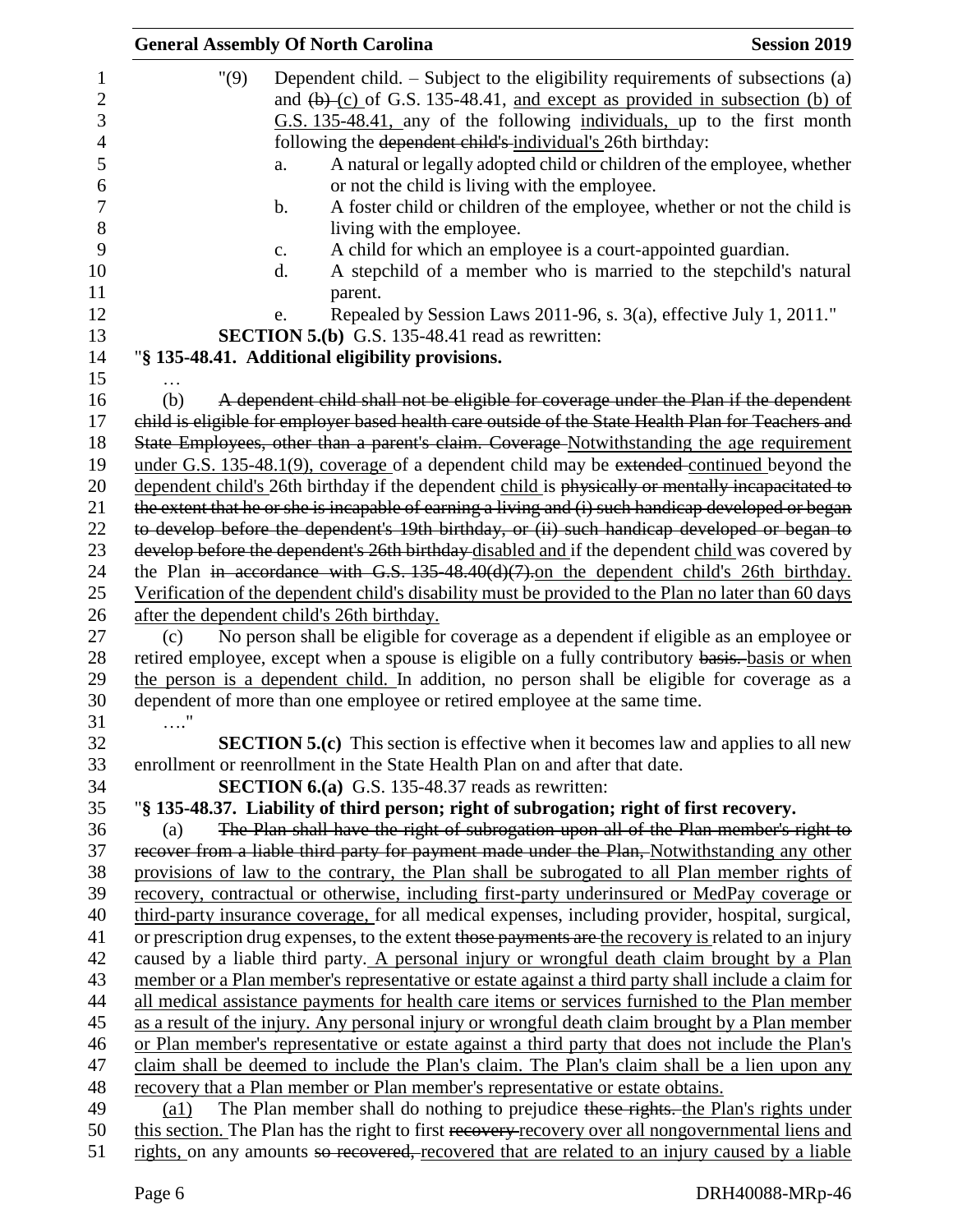### **General Assembly Of North Carolina Session 2019 Session 2019**

 third party regardless of (i) whether the nongovernmental liens and rights arose prior to or arise 2 subsequent to the Plan's lien, (ii) whether the amount was recovered by the Plan or Plan, the Plan member, or the Plan member's representative or estate, and (iii) whether the amount was recovered by litigation, arbitration, mediation, settlement, or otherwise. Notwithstanding any other provision of law to the contrary, the recovery limitation set forth in G.S. 28A-18-2 shall not apply to the Plan's right of subrogation of Plan members. (b) If the Plan is precluded from exercising its right of subrogation, it may exercise its rights of recovery against any third party who was overpaid. If the Plan recovers damages from a liable third party in excess of the claims paid, any excess will be paid to the member, less a proportionate share of the costs of collection. (c) In the event a Plan member or a Plan member's representative or estate recovers any amounts from a liable third party to which the Plan is entitled under this section, the Plan may 13 recover the amounts directly from the Plan <del>member.</del> member, the Plan member's representative or estate, or the insurance company. If, prior to the Plan exercising its rights under this section, a Plan member or the Plan member's representative or estate utilizes or otherwise disposes of any amounts that were recovered from a liable third party to which the Plan is entitled under this section, then the Plan may pursue alternative judicial remedies against the Plan member or Plan member's representative or estate to recover the amount to which the Plan is entitled, including the pursuit of a judgment and lien against real property. (c1) The Plan has a lien, for not more than the value of claims paid related to the liability of the third party, on any damages subsequently recovered by a Plan member or a Plan member's representative or estate against any liable third party. If the Plan member or Plan member's representative or estate fails to pursue the remedy against a liable third party, the Plan is subrogated to the rights of the Plan member and is entitled to enforce liability in the Plan's own name or in the name of the Plan member for the amount paid by the Plan. (c2) Within 14 days of receipt of the proceeds of a settlement or judgment related to a claim under this section, the Plan member, the Plan member's representative or estate, or the insurance company shall notify the Plan of the receipt of proceeds. (c3) Within 30 days of receipt of the proceeds of a settlement or judgment related to a claim under this section, the Plan member, the Plan member's representative or estate, or the insurance company shall distribute to the Plan an amount sufficient to fully satisfy the Plan's lien as required by this section. If that amount is not distributed to the Plan member within 30 days, then the Plan may recover the amount directly from the Plan member or the Plan member's estate or Plan member's representative through any remedy available to the Plan. (d) In no event shall the Plan's lien exceed fifty percent (50%) of the total damages recovered by the Plan member, exclusive of the Plan member's reasonable and proportionate costs of collection as determined by the Plan in the Plan's sole discretion. The decision by the 38 Plan as to the reasonable cost and proportionate costs of collection is conclusive and is not a "final agency decision" for purposes of a contested case under Chapter 150B of the General Statutes. Notice of the Plan's lien or right to recovery shall be presumed when a Plan member is represented by an attorney, and the attorney shall disburse proceeds pursuant to this section. (e) The priority of any lien held by the State Health Plan for Teachers and State Employees shall be superior to all nongovernmental liens and rights, whether such liens and 44 rights are prior or subsequent to the lien. (f) Any governmental liens having priority over the Plan's right to first recovery shall be deducted from the total damages recovered by the Plan member or Plan member's representative or estate before satisfying the Plan's lien. In no event shall other liens be deducted from the Plan's right to recovery under this section. If insufficient funds remain to fully satisfy the Plan's lien 49 after deducting the Plan member's or the Plan member's representative's or estate's costs of collection and any priority liens from the total damages recovered, then the Plan shall be entitled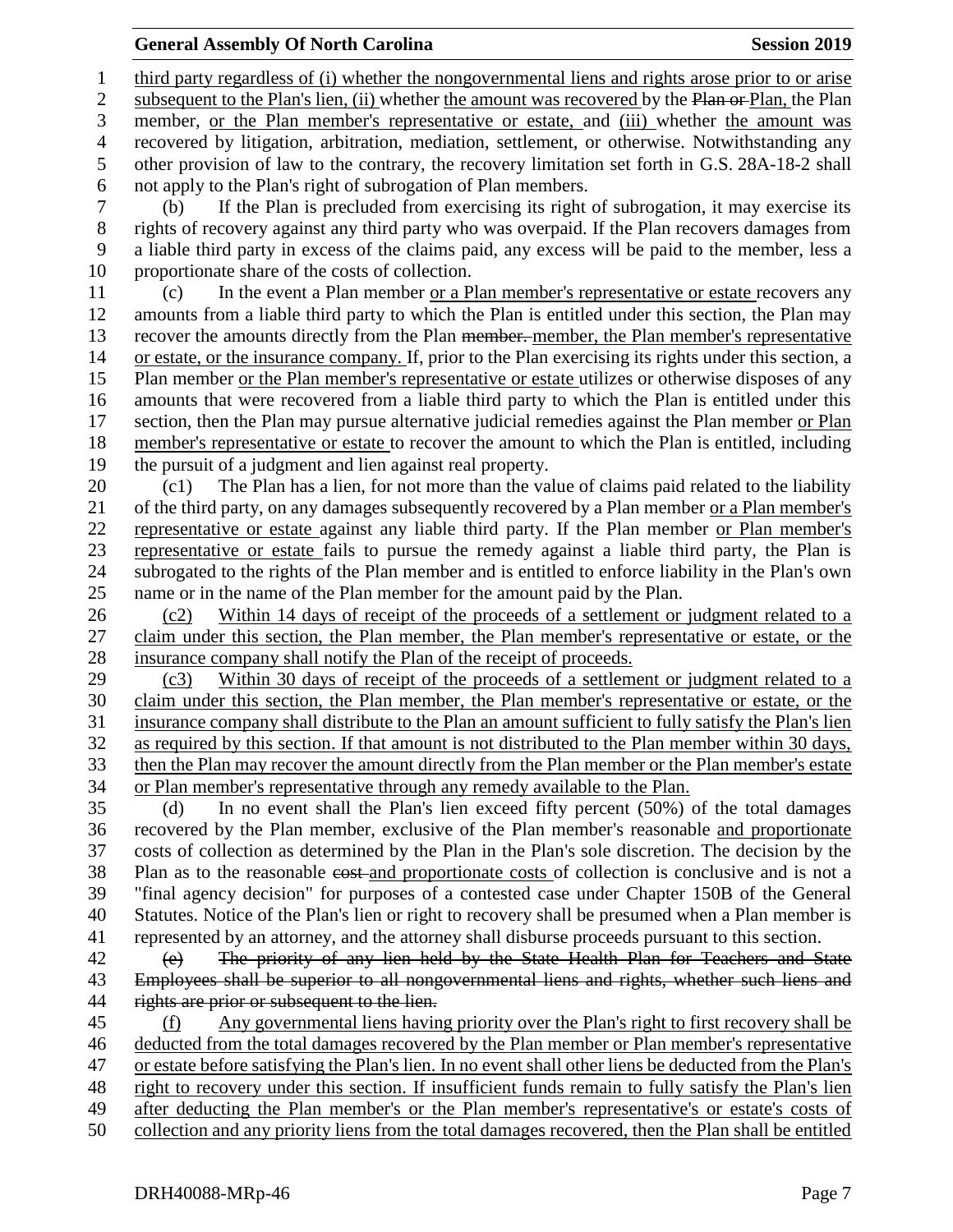| <b>General Assembly Of North Carolina</b><br><b>Session 2019</b>                                                                                                                               |
|------------------------------------------------------------------------------------------------------------------------------------------------------------------------------------------------|
| to receive the remaining balance of the total damages recovered by the Plan member or Plan                                                                                                     |
| member's representative or estate."                                                                                                                                                            |
| <b>SECTION 6.(b)</b> This section is effective when it becomes law and applies to claims                                                                                                       |
| brought by Plan members or Plan members' representatives or estates on or after that date, as                                                                                                  |
| well as liens arising on or after that date.                                                                                                                                                   |
| <b>SECTION 7.(a)</b> G.S. 135-48.41 is amended by adding a new subsection to read:                                                                                                             |
| If an employee or retiree withdraws his or her accumulated contributions and then<br>" $(l)$                                                                                                   |
| later is reemployed as an employee, then the date of reemployment will be considered the first                                                                                                 |
| hired date for purposes of membership eligibility in the Plan. Any rights granted under this                                                                                                   |
| Article relating to the hire date associated with the withdrawn contributions shall be void ab initio                                                                                          |
| as a matter of law."                                                                                                                                                                           |
| <b>SECTION 8.</b> G.S. 135-48.33(a) reads as rewritten:                                                                                                                                        |
| The Board of Trustees must approve all Plan contracts in excess of five hundred<br>" $(a)$                                                                                                     |
| thousand dollars $(\$500,000)$ , one million dollars $(\$1,000,000)$ including contracts with an initial                                                                                       |
| cost of less than five hundred thousand dollars (\$500,000), one million dollars (\$1,000,000), but                                                                                            |
| that may exceed five hundred thousand dollars $(\$500,000)$ one million dollars $(\$1,000,000)$                                                                                                |
| during the term of the contract."                                                                                                                                                              |
| <b>SECTION 9.</b> G.S. 135-48.25 reads as rewritten:                                                                                                                                           |
| "§ 135-48.25. Rules.                                                                                                                                                                           |
| The State Treasurer, in consultation with the Board of Trustees, may adopt rules to<br>(a)                                                                                                     |
| implement this Article. The State Treasurer shall provide to all employing units, all health benefit                                                                                           |
| representatives, all relevant health care providers affected by a rule, and to any other persons                                                                                               |
| requesting a written description and approved by the State Treasurer written notice and an                                                                                                     |
| opportunity to comment not later than 30 days prior to adopting, amending, or rescinding a rule,                                                                                               |
| unless immediate adoption of the rule without notice is necessary in order to fully effectuate the                                                                                             |
| purpose of the rule. Rules of the Board of Trustees shall remain in effect until amended or<br>repealed by the State Treasurer. The State Treasurer shall provide a written description of the |
| rules adopted under this section to all employing units, all health benefit representatives, all                                                                                               |
| relevant health care providers affected by a rule, and to any other persons requesting a written                                                                                               |
| description and approved by the State Treasurer on a timely basis. Rules adopted by the State                                                                                                  |
| Treasurer to implement this Article are not subject to Article 2A of Chapter 150B of the General                                                                                               |
| Statutes.                                                                                                                                                                                      |
| (b)<br><u>The State Treasurer shall provide at least 30 calendar days for interested parties to</u>                                                                                            |
| comment prior to adopting, amending, or repealing a rule, unless immediate adoption,                                                                                                           |
| amendment, or repealing of the rule without notice is necessary in order to fully effectuate the                                                                                               |
| purpose of the rule. A rule remains in effect until amended or repealed by the State Treasurer.                                                                                                |
| Upon request and in a timely manner, the State Treasurer shall provide a written description of a                                                                                              |
| rule adopted under this section.                                                                                                                                                               |
| Benefit booklets published by the Department of State Treasurer on its Web site shall<br>(c)                                                                                                   |
| have the force and effect of rules for the applicable benefit year. This subsection applies, but is                                                                                            |
| not limited in its application, to contested cases brought by employees, retired employees,                                                                                                    |
| dependents of employees, and dependents of retired employees under Article 3 of Chapter 150B                                                                                                   |
| of the General Statutes regarding (i) an eligibility, premium credit, or other enrollment-related                                                                                              |
| determination made by the Plan or (ii) the administration of Plan benefit offerings and                                                                                                        |
| exclusions."                                                                                                                                                                                   |
| <b>SECTION 9.(b)</b> This section is effective when it becomes law and applies to rules                                                                                                        |
| adopted on or after that date and contested cases brought on or after that date.                                                                                                               |
| <b>SECTION 10.(a)</b> G.S. 135-48.22(3) is repealed.                                                                                                                                           |
| <b>SECTION 10.(b)</b> G.S. 135-48.24 reads as rewritten:                                                                                                                                       |
| "§ 135-48.24. Administrative review.                                                                                                                                                           |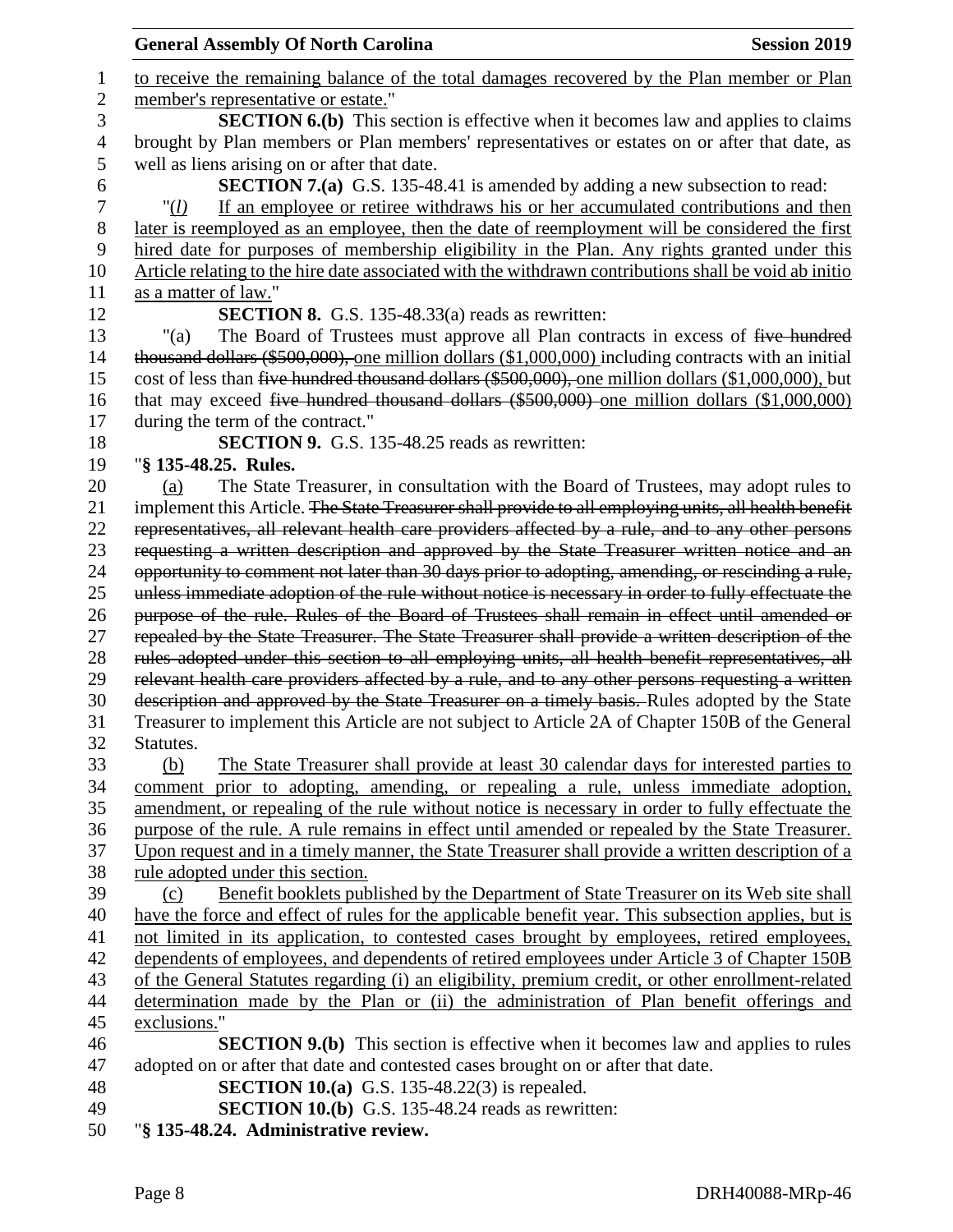### **General Assembly Of North Carolina Session 2019 Session 2019**

 (a) If, after exhaustion of internal appeal handling as outlined in the contract with the Claims Processor any person is aggrieved, the Claims Processor shall bring the matter to the 3 attention of the Executive Administrator and Board of Trustees, which who shall promptly decide whether the subject matter of the appeal is a determination subject to external review under Part 4 of Article 50 of Chapter 58 of the General Statutes. The Executive Administrator and Board of Trustees shall inform the aggrieved person and the aggrieved person's provider of the decision and shall provide the aggrieved person notice of the aggrieved person's right to appeal that decision as provided in this subsection. If the Executive Administrator and Board of Trustees decide finds that the subject matter of the appeal is not a determination subject to external review, 10 then the Executive Administrator and Board of Trustees may make a binding decision on the 11 matter in accordance with procedures established by the Executive Administrator and Board of Trustees. The Executive Administrator and Board of Trustees shall provide a written summary of the decisions made pursuant to this section to all employing units, all health benefit representatives, all relevant health care providers affected by a decision, and to any other parties requesting a written summary and approved by the Executive Administrator and Board of Trustees to receive a summary immediately following the issuance of a decision. Administrator. 17 A decision by the Executive Administrator and Board of Trustees that a matter raised on internal appeal is a determination subject to external review as provided in subsection (b) of this section may be contested by the aggrieved person under Chapter 150B of the General Statutes. The person contesting the decision may proceed with external review pending a decision in the contested case under Chapter 150B of the General Statutes.

 (b) The State Treasurer, in consultation with the Board of Trustees, shall adopt and implement utilization review and internal grievance procedures that are substantially equivalent to those required under G.S. 58-50-61 and G.S. 58-50-62. External review of determinations shall be conducted in accordance with Part 4 of Article 50 of Chapter 58 of the General Statutes. As used in this section, "determination" is a decision by the State Treasurer, or the Plan's designated utilization review organization administrated by or under contract with the Plan that an admission, availability of care, continued stay, or other health care service has been reviewed and, based upon information provided, does not meet the Plan's benefit offerings or requirements for medical necessity, appropriateness, health care setting, or level of care or effectiveness, and the requested service is therefore denied, reduced, or terminated."

**SECTION 10.(c)** G.S. 150B-1(e) reads as rewritten:

 "(e) Exemptions From Contested Case Provisions. – The contested case provisions of this Chapter apply to all agencies and all proceedings not expressly exempted from the Chapter. The contested case provisions of this Chapter do not apply to the following:

 … (13) The State Health Plan for Teachers and State Employees with respect to 38 determinations by the Executive Administrator and or the Board of Trustees, the Plan's designated utilization review organization, or a self-funded health maintenance organization under contract with the Plan that an admission, availability of care, continued stay, or other health care service has been reviewed and, based upon the information provided, does not meet the Plan's benefit offering or requirements for medical necessity, appropriateness, health care setting, or level of care or effectiveness, and the requested service is therefore denied, reduced, or terminated. …."

 **SECTION 10.(d)** This section is effective when it becomes law and applies to administrative reviews and appeals requested or filed on or after that date.

- **SECTION 11.(a)** G.S. 135-48.2(a) reads as rewritten:
- "**§ 135-48.2. Undertaking.**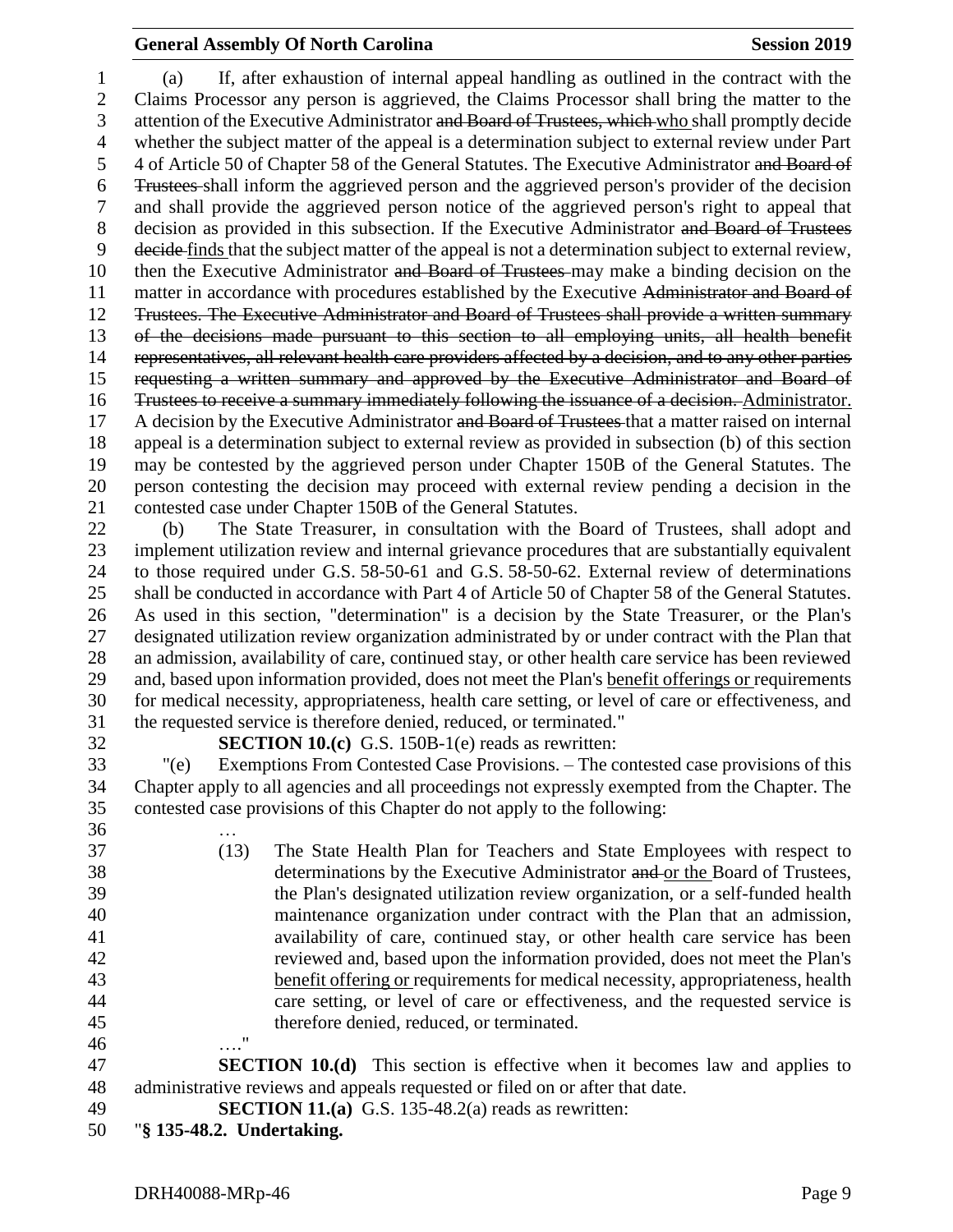# **General Assembly Of North Carolina Session 2019**

| 1              | The State of North Carolina undertakes to make available a State Health Plan<br>(a)                 |
|----------------|-----------------------------------------------------------------------------------------------------|
| $\overline{2}$ | (hereinafter called the "Plan") exclusively for the benefit of eligible employees, eligible retired |
| 3              | employees, and certain of their eligible dependents, which that will pay benefits in accordance     |
| $\overline{4}$ | with the terms of this Article. The Plan shall have all the powers and privileges of a corporation  |
| 5              | and shall be known as the State Health Plan for Teachers and State Employees. The State             |
| 6              | Treasurer, Executive Administrator, and Board of Trustees shall carry out their duties and          |
| $\tau$         | responsibilities as fiduciaries for the Plan. The Plan shall administer one or more group health    |
| $8\,$          | plans that are comprehensive in coverage. The State Treasurer may operate group plans as a          |
| 9              | preferred provider option, or health maintenance, point-of-service, or other organizational         |
| 10             | arrangement. The State Treasurer may also operate a flexible compensation plan for eligible         |
| 11             | employees, eligible retired employees, and certain of their eligible dependents, including dental   |
| 12             | and vision health benefit offerings paid for at full contribution by employees and retired          |
| 13             | employees."                                                                                         |
| 14             | <b>SECTION 11.(b)</b> G.S. 135-48.1(2b) reads as rewritten:                                         |
| 15             | Claim Payment Data. – Data fields within a Claims Data Feed that reflect the<br>" $(2b)$            |
| 16             | provider and the amount the provider billed for services provided to a Plan                         |
| 17             | member, the allowed amount applied to the claim by the Claims Processor,                            |
| 18             | and the amount paid by the Plan on the elaim. claim, and the rate negotiated                        |
| 19             | with or agreed to by the provider. The term "Claim Payment Data" includes                           |
| 20             | any document, material, or other work, whether tangible or electronic, that is                      |
| 21             | derived from, is based on, or reflects any of the foregoing data fields or                          |
| 22             | information contained therein. If the Claims Processor designates Claim                             |
| 23             | Payment Data as a trade secret, the Claim Payment Data shall be treated as a                        |
| 24             | trade secret as defined in G.S. $66-152(3)$ ."                                                      |
| 25             | <b>SECTION 11.(c)</b> G.S. 135-48.32 reads as rewritten:                                            |
| 26             | "§ 135-48.32. Contracts to provide benefits.                                                        |
| 27             | The Plan benefits shall be provided under contracts between the Plan and the claims<br>(a)          |
| 28             | processors selected by the Plan. The contracts necessarily will conform to applicable State law.    |
| 29             | Unless otherwise directed by the Plan, each Claims Processor shall provide the Plan<br>(b)          |
| 30             | with a Claims Data Feed, which includes all Claim Payment Data, at a frequency agreed to by         |
| 31             | the Plan and the Claims Processor. The frequency shall be no less than monthly. The Claims          |
| 32             | Processor is not-required to disclose Claim Payment Data that reflects rates negotiated with or     |
| 33             | agreed to by a noncontracted third party but, upon request, shall provide to the Plan sufficient    |
| 34             | documentation to support the payment of claims for which Claim Payment Data is withheld on          |
| 35             | such basis.provider.                                                                                |
| 36             | Any provision of any contract between a Claims Processor and a health care provider,<br>(c)         |
| 37             | subcontractor, or third party that would prevent or prohibit the Claims Processor from disclosing   |
| 38             | Claim Payment Data to the Plan, in accordance with this section, shall be void and unenforceable,   |
| 39             | but only to the extent the provision prevents and prohibits disclosure to the Plan.                 |
| 40             | The Plan may use and disclose Claim Payment Data solely for the purpose of<br>(d)                   |
| 41             | administering and operating the State Health Plan for Teachers and State Employees in               |
| 42             | accordance with G.S. 135-48.2 and the provisions of this Article. The Plan shall not make any       |
| 43             | use or disclosure of Claim Payment Data that would compromise the proprietary nature of the         |
| 44             | data or, as applicable, its status as a trade secret, or otherwise misappropriate the data.         |
| 45             | The Plan may not use a provider's Claim Payment Data to negotiate rates, fee<br>(e)                 |
| 46             | schedules, or other master charges with that provider or any other provider.                        |
| 47             | The Plan may disclose Claim Payment Data to a third party to use on the Plan's behalf<br>(f)        |
| 48             | as agreed upon between the Plan and the Claims Processor. The Plan must obtain the agreement        |
| 49             | of provide notice to the Claims Processor for each third party to whom the Plan seeks to disclose   |
| 50             | Claim Payment Data and for each use the third party will make of the data. The Plan may not         |
| 51             | disclose Claim Payment Data to any third party without first entering into a contract with the      |